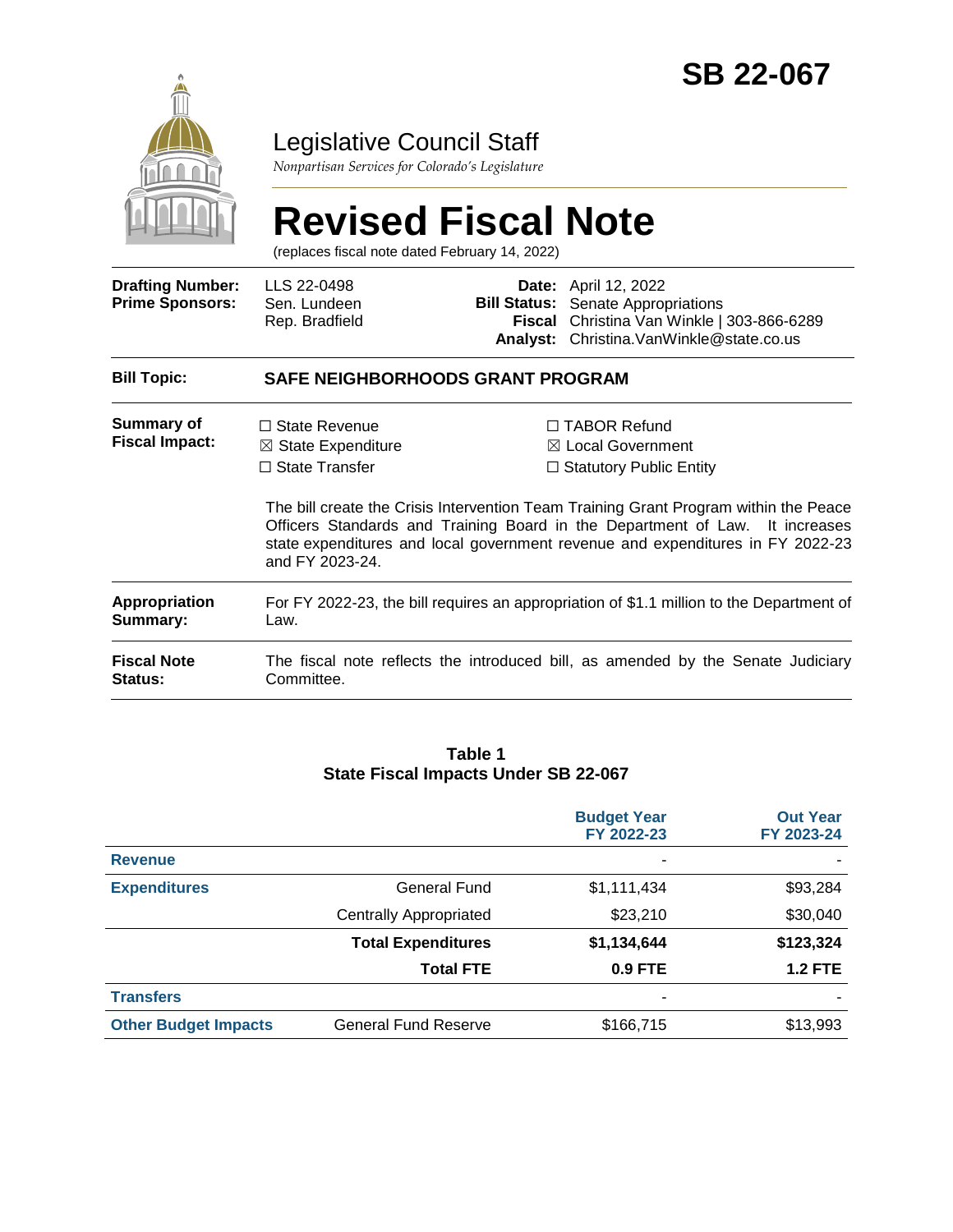Page 2

## Page 2<br>April 12, 2022 **SB 22-067**

#### **Summary of Legislation**

The bill creates the Crisis Intervention Team Grant Program in the Peace Officers Standards and Training Board (POST Board) to provide grants to local law enforcement agencies for crisis intervention team training. Grant recipients may use funding for necessary training expenses, including tuition, instructor costs, overtime costs, curriculum, materials, supplies, and the data collection and reporting required by the bill. The POST Board will develop policies and procedures to manage the grant program, and develop standardized training. The bill directs the General Assembly to appropriate \$2.5 million in FY 2022-23 to the POST Board, of which up to 5 percent may be used to cover administration costs.

Grants must be awarded by December 1, 2022. Grant recipients must submit a report to the POST Board by December 1, 2023, describing their activities. By March 1, 2024, the POST Board must submit a report to relevant legislative committees summarizing these reports.

#### **State Expenditures**

The bill increases state General Fund expenditures in the Department of Law by \$1.1 million in FY 2022-23 and \$0.1 million in FY 2023-24. Expenditures are shown in Table 2 and detailed below.

|                                                   | FY 2022-23  | FY 2023-24     |
|---------------------------------------------------|-------------|----------------|
| <b>Department of Law</b>                          |             |                |
| <b>Personal Services</b>                          | \$68,749    | \$91,664       |
| <b>Operating Expenses</b>                         | \$1,485     | \$1,620        |
| <b>Capital Outlay Costs</b>                       | \$6,200     |                |
| <b>Crisis Intervention Team Training Sessions</b> | \$900,000   |                |
| Local Law Enforcement Reimbursement               | \$135,000   |                |
| Centrally Appropriated Costs <sup>1</sup>         | \$23,210    | \$30,040       |
| <b>Total Cost</b>                                 | \$1,134,644 | \$123,324      |
| <b>Total FTE</b>                                  | $0.9$ FTE   | <b>1.2 FTE</b> |

#### **Table 2 Expenditures Under SB22-067**

<sup>1</sup> *Centrally appropriated costs are not included in the bill's appropriation.*

**Grant funding.** The grant program will provide grant funding for 50 crisis intervention team training sessions, estimated at \$18,000 per training class based on vendor costs. In addition to training sessions, grant funding will reimburse local law enforcement agencies for travel, per diem, and lodging costs (\$90,000) and for overtime costs to backfill positions when staff is participating in training (\$45,000).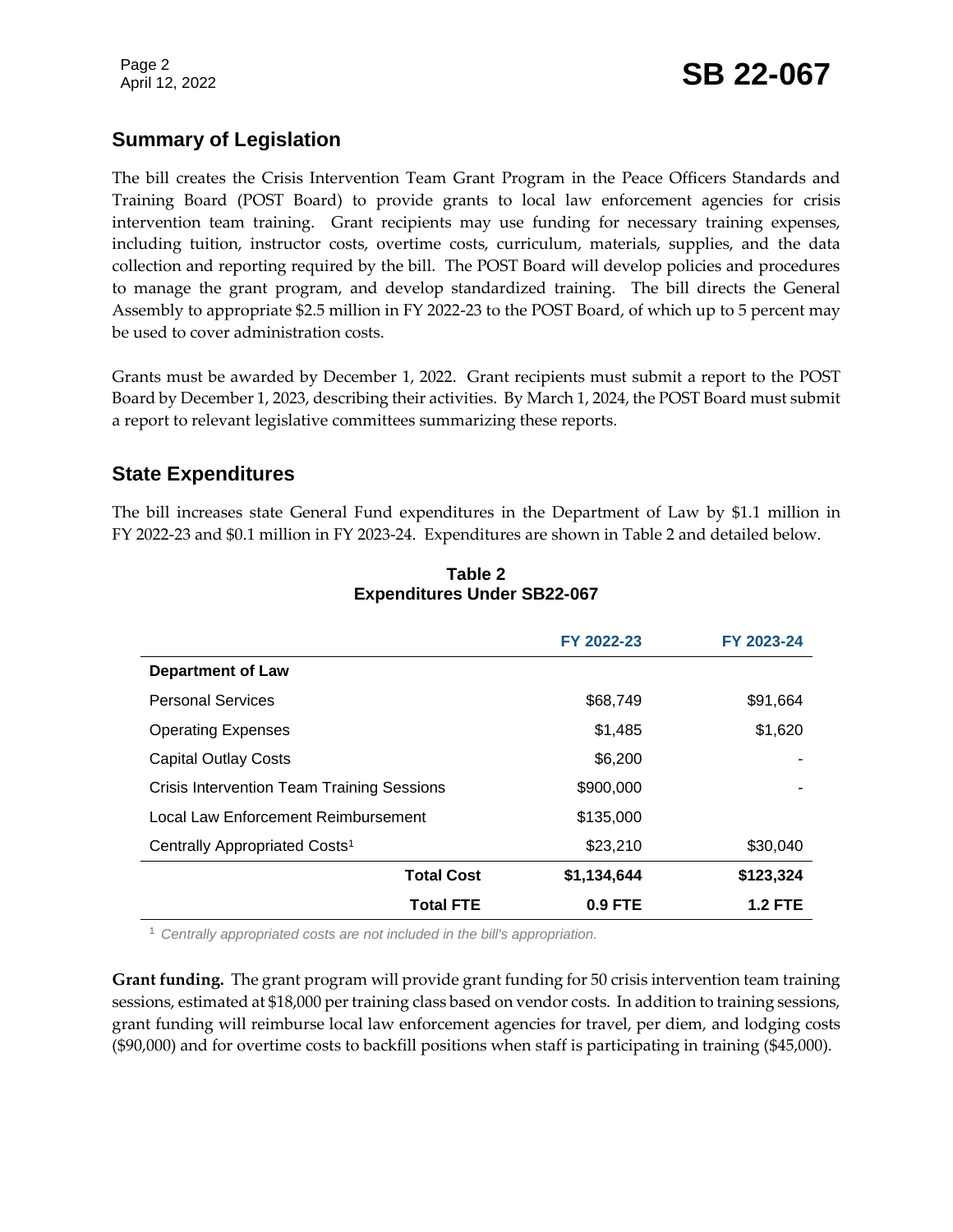Page 3

**Administration.** The Department of Law requires 1.2 FTE to administer the grant program over a two-year period. This staff will develop the grant solicitations, review grant proposals, award grants, develop customized contracts, and oversee grantees to ensure requested payments meet contract deliverables. Staff will be required in the out year to monitor contracts for compliance and process reimbursements to local law enforcement agencies. Personnel costs have been prorated to reflect the General Fund pay date shift, include operating and capital outlay costs, and assume a September 1 start date.

**Centrally appropriated costs.** Pursuant to a Joint Budget Committee policy, certain costs associated with this bill are addressed through the annual budget process and centrally appropriated in the Long Bill or supplemental appropriations bills, rather than in this bill. These costs, which include employee insurance and supplemental employee retirement payments, are shown in Table 2.

#### **Other Budget Impacts**

**General Fund reserve.** Under current law, an amount equal to 15 percent of General Fund appropriations must be set aside in the General Fund statutory reserve beginning in FY 2022-23. Based on this fiscal note, the bill is expected to increase the amount of General Fund held in reserve by the amounts shown in Table 1.

#### **Local Government**

To the extent that local law enforcement agencies apply for and are awarded grant funding, local government revenue and expenditures will increase to implement critical incident training programs and submit reports to the POST Board.

#### **Technical Note**

The bill directs the General Assembly to appropriate \$2.5 million to the POST Board within the Department of Law; however, this fiscal note assumes that the bill is intended to cover the costs for 50 training sessions and associated expenses, and reflects that cost. In addition, the bill specifies allowable administrative costs of 5 percent, which is below the estimated administrative costs of this bill. Additionally, the timeline of the bill requires that administrative costs will extend into FY 2023-24.

#### **Effective Date**

The bill takes effect 90 days following adjournment of the General Assembly sine die, assuming no referendum petition is filed.

#### **State Appropriations**

In FY 2022-23, the bill requires a General Fund appropriation of \$1,111,434 to the POST Board within the Department of Law, and 0.9 FTE.